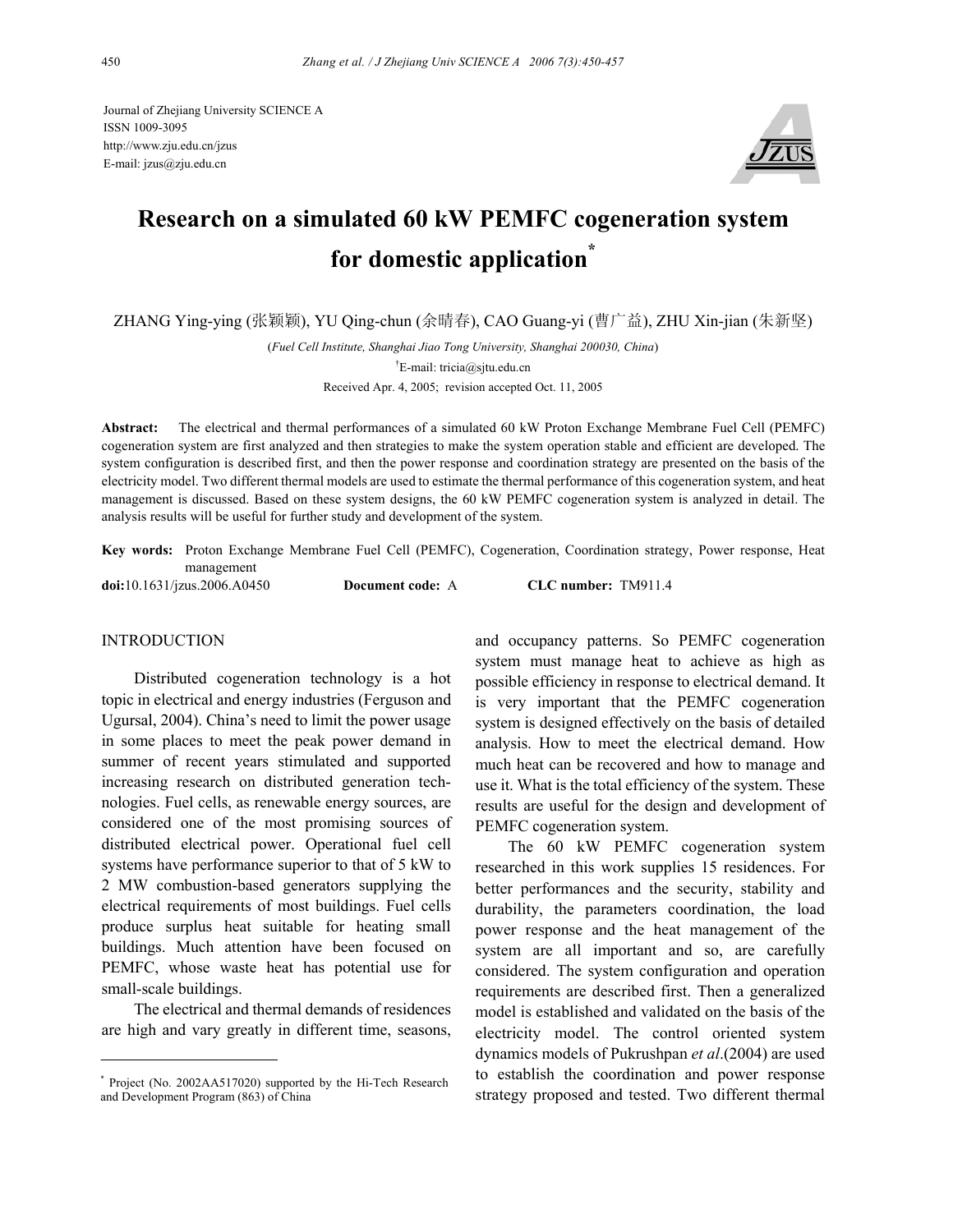models in literature are used to estimate the system thermal performance, and heat management is discussed. At last, simulation tests present results of study on the electrical and thermal supplies of the system in typical summer and winter days. Some system application problems are analyzed. This is the comprehensive research on the cogeneration system. The system tests results supply useful information for further development and research.

## SYSTEM OVERVIEW

The 60 kW PEMFC cogeneration system designed is shown in Fig.1. The PEMFC stack is comprised of 300 series-connected cells with total active area of  $600 \text{ cm}^2$ . Nafion membrane with thickness of 0.0175 cm is used. A compressor is needed to compress air to the desired pressure level. Filtered, cooled and humidified air is supplied to the cathode. An exit valve controls the air exit flow rate, allowing exit of some vapor from the cathode. The pressure of the pressurized hydrogen supplied from a container reduced to 0.6 MPa. The second valve adjusts the hydrogen flow rate. A humidifier is used to humidify the hydrogen flow. Ferguson *et al*.(2003) reported that the PEMFC system performance is sensitive to the temperature, and may deteriorate by as much as 60% with deviations of 15 °C from the design operating temperature. The excess heat is recovered from the PEMFC system by the cooling water. As shown in Fig.1, a hot water tank stores the recovered heat and uses it for cooling circulation and supplying heat for houses. The gas burner and safety valve added to the hot water tank can be turned on or off as required to maintain the temperature within the ideal range.

The system must have satisfactory heat and power performance and characteristics of security, stability and durability. From experiences on PEMFC above kW level system, we decided that 60 kW PEMFC cogeneration system operating at 75 °C. In this system, cathode pressure is maintained at 0.3 MPa and anode pressure is lower by 0.01 MPa than cathode pressure, and anode and cathode humidity are both kept at 100%. The oxygen excess ratio is set to 2.

## PEMFC SYSTEM ELECTRICITY MODEL

#### **Electricity model**

The cell voltage model was studied empirically and physically by many researchers. For control design, the model must be simple and reasonable. So, in this study, a generalized electrical model of PEMFC is developed by using a combination of physical and empirical modelling techniques based on GSSEM developed by Amplett *et al*.(1995a; 1995b). Water transport across Nafion membrane was studied by Dutta *et al*.(2001), who found that

$$
P_{\rm st} = nV_{\rm fc}I_{\rm st} = nI_{\rm st}(E - \eta_{\rm act} - \eta_{\rm ohmic}), \qquad (1)
$$

$$
E=E^{0}+4.308\times10^{-5}T_{\rm st}[\ln(p_{\rm H_{2},\rm am}/101325) +\ln(p_{\rm O_{2},\rm ca}/101325)/2],
$$
\n(2)

$$
E^{0}=1.53-2.04\times10^{-3}T_{st}+3.1\times10^{-9}T_{st}^{2}+6.06\times10^{-13}T_{st}^{3}+1.78\times10^{-4}T_{st}\ln(T_{st}),
$$
 (3)

$$
\eta_{\text{act}} = \xi_1 + \xi_2 T_{\text{st}} \ln(c_{\text{O}_2}) + \xi_3 T_{\text{st}} \ln(A) + \xi_4 T_{\text{st}} \ln(c_{\text{H}_2}) + \xi_5 T_{\text{st}} \ln(I_{\text{st}}) + \xi_6 T_{\text{st}},
$$
\n(4)

$$
c_{\text{O}_2} = \frac{p_{\text{O}_2,\text{ca}}/101325}{5.08 \times 10^6 \exp(-498/T_{\text{st}})},
$$
(5)



**Fig.1 60 kW PEMFC cogeneration system block diagram**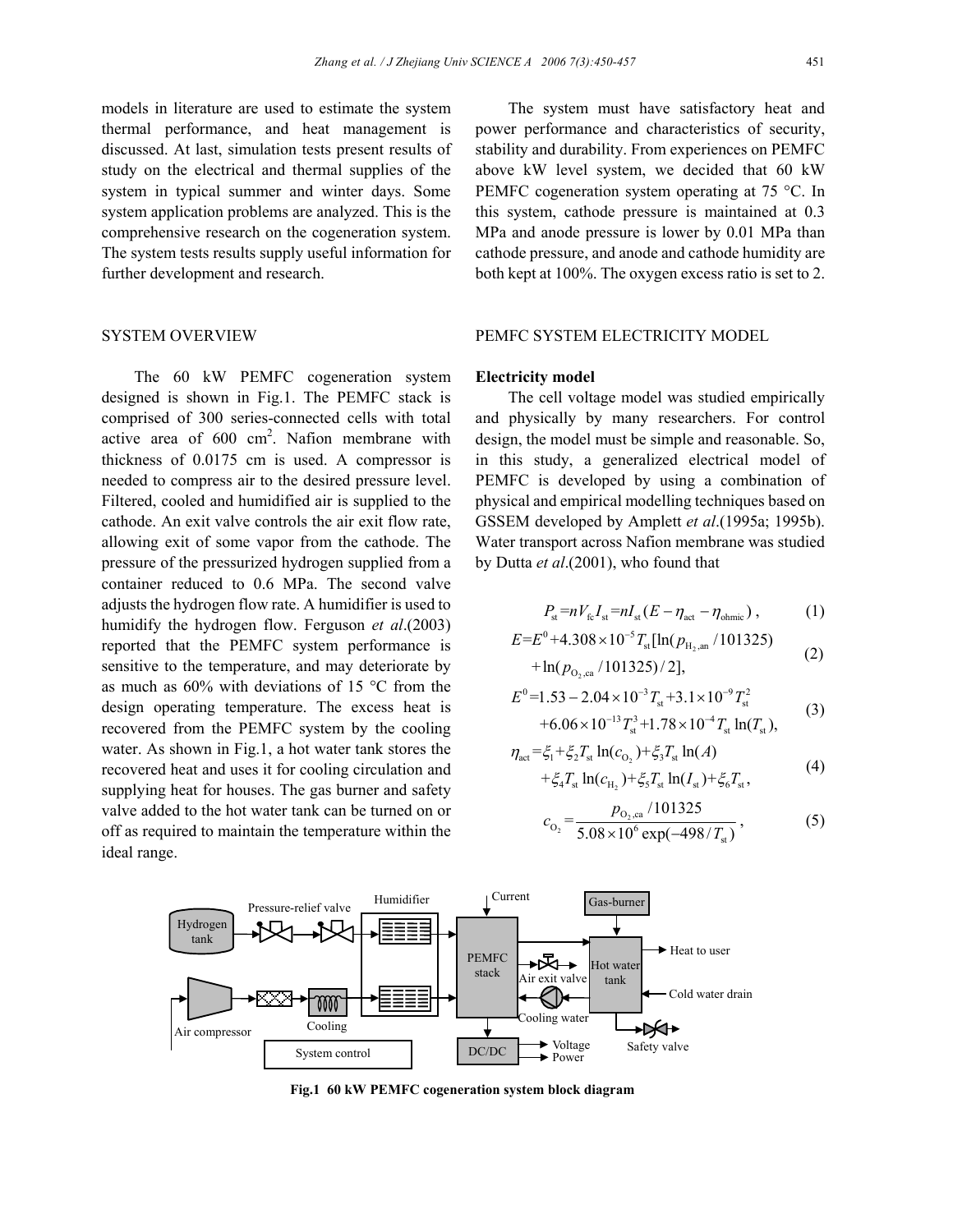$$
c_{\text{H}_2} = \frac{p_{\text{H}_2,\text{an}}/101325}{1.09 \times 10^6 \exp(77/T_{\text{st}})},
$$
(6)

$$
\eta_{\text{ohm}} = I_{\text{st}} t_{\text{mem}} / (A \sigma_{\text{mem}}),
$$
  
\n
$$
\sigma_{\text{mem}} = (0.00514 \lambda_{\text{mem}} - 0.00326)
$$
  
\n
$$
\times \exp[1268(1/303 - 1/T_{\text{st}})],
$$
\n(7)

where  $P_{\text{st}}$  is the stack power, *n* is the cell number,  $V_{\text{fc}}$ is cell voltage, and  $I_{st}$  is cell current,  $E$  is the open circuit voltage,  $\eta_{\text{act}}$  is the activation overvoltage,  $\eta_{\text{ohmic}}$  is the ohmic overvoltage,  $T_{\text{st}}$  is the temperature,  $p_{\text{H}_2, \text{an}}$  is the hydrogen reactant partial pressure,  $p_{\text{O}_2, \text{ca}}$ is the oxygen reactant partial pressure, *A* is the active area,  $c_{\text{H}_2}$  and  $c_{\text{O}_2}$  are hydrogen and oxygen concentration at the anode and cathode respectively,  $t_{\text{mem}}$  is the membrane thickness,  $\sigma_{\text{mem}}$  is the membrane conductivity, λmem is the membrane water content, ξ*<sup>i</sup>* are empirical coefficients for calculating activation overvoltage. According to Eqs. $(1)$  $\sim$  $(7)$ , the electricity model is applicable for PEMFC stack of various configurations and operating conditions.

In addition to a stack, there are many auxiliary components such as air compressor, humidification pumps and valves in the system, which consume the power generated by the system itself directly. Among them, the air compressor is responsible for up to 90% of total power loss. So, the net power of the system can be calculated simply as

$$
P_{\text{net}} = P_{\text{st}} - P_{\text{cp}} \,, \tag{8}
$$

where  $P_{\rm cp}$  is the power loss of air compressor, which is proportional to the air flow rate. According to PEMFC, when ambient air is assumed to be ideal gas consisting of 21% molar portion of oxygen and 79% molar portion of nitrogen, the air supplied to the cathode is

$$
N_{\text{air}} = \lambda_{\text{air}} \frac{nI_{\text{st}}}{0.21 \times 4F},\tag{9}
$$

where  $N_{\text{air}}$  is air molar flow,  $\lambda_{\text{air}}$  is air excess ratio, and *F* is the Faraday number. The hydrogen consumed in the stack is also described as a function of the stack current

$$
N_{\rm H_2} = n I_{\rm st} / (2F). \tag{10}
$$

So, only considering the electrical aspect of the system, the net efficiency is directly proportional to the net power supplied to the load, and inverse proportional to the fuel consumed:

$$
\eta_{\text{eletr}} = \frac{P_{\text{net}}}{N_{\text{H}_2} M_{\text{H}_2} H H V_{\text{H}_2}},\tag{11}
$$

where  $M_{\text{H}_2}$  is hydrogen molar mass,  $HHV_{\text{H}_2}$  is hydrogen higher heating value.

## **Model validation**

Many electrical performance tests of PEMFC can be found in literature. Data from the Ballard Mark IV fuel cell have been extensively published (Amphlett *et al.*, 1995a; 1995b), based on which the parameters in the activation overvoltage model are obtainable by linear regression:  $\xi_1 = -0.95159$ ,  $\xi_2$ =7.3777×10<sup>-5</sup>,  $\xi_3$ =1.7332×10<sup>-4</sup>,  $\xi_4$ =4.3084×10<sup>-5</sup>,  $\xi_5$ =−1.8627×10<sup>-4</sup>,  $\xi_6$ =0.003. Fig.2 is the predicted electrical performance of the cell versus the experimentally measured performance. The model can accurately predict the performance of the cell over a fairly large range of voltages corresponding to current densities of as high as  $1.0 \text{ A/cm}^2$ . As mentioned before, the model is designed be applied flexibly to a wide range of operation conditions and various configurations. So, it is validated by other tests results. Model predictions of output voltage vs published experimental data for a  $H_2/O_2$  PEMFC using a Nafion115 membrane (Kim *et al.*, 1995) are shown in Fig.3. The model accurately predicts the voltage in the current density range of 0 to 1 A/cm<sup>2</sup>. So the electricity model is correct and flexible, and can describe the PEMFC performance.



**Fig.2 Predicted result of output voltage vs test result of Amphlett** *et al***.(1995a; 1995b)**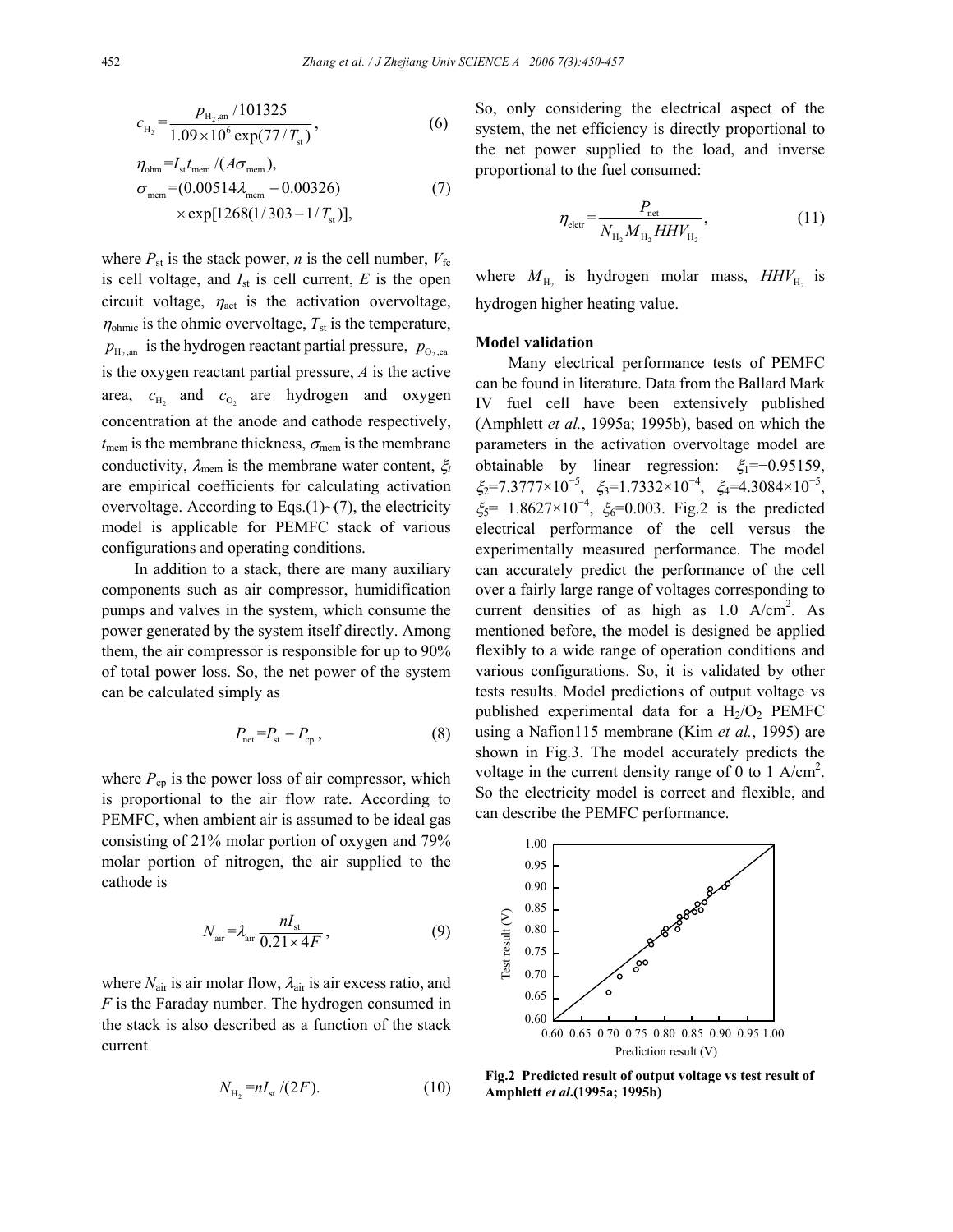

**Fig.3** Predicted result of output voltage vs  $H_2/O_2$  test **result of Kim** *et al***.(1995)** 

# DESIGN FOR 60 kW PEMFC SYSTEM TO MEET ELECTRICAL DEMAND IN STEADY OPERA-TION

As said above, in order to achieve the good performance, security, stability and durability desired for the system, we decided to use the 60 kW PEMFC cogeneration system to meet the electrical demand under certain operating conditions. System coordination strategies are presented and tested. The air compressor is controlled to supply air at constant excess ratio of 2. Owing to the dynamic and nonlinear coupling between cathode pressure and humidity, the intelligent auto-adapted PI decoupling control method is used. A single neuron PI controller controls cathode humidity by adjusting the water injection to the cathode humidifier. Another similar controller adjusts the air exit valve to control cathode pressure. The quadratic index is introduced in order to realize optimal control. At the anode side, the humidity is controlled by adjusting the water injection and anode pressure is controlled by the pressure relief valve. These system control designs are realized in the simulated 60 kW PEMFC system, although there is only weak coupling between anode and cathode. Thus, under steady operation, parameters of  $p_{H_{2},an}$ ,  $p_{O_{2},ca}$ ,  $\lambda_{\text{mem}}$  are all kept constant. It is assumed that the temperature  $T_{st}$  is also kept constant by the good cooling water circulation. Then, the relationship of

the voltage, net power and current density of the stack can be described by certain polarization curves. Fig.4 is the experimentally measured polarization curve of 60 kW PEMFC system. Only if finding optimal

working points in curves in real-time, the system can meet the electrical demand. According to Hawkes and Leach (2005), typical electrical demand data at intervals of 10-min is appropriate to evaluate the performance of the domestic cogeneration system. So, a typical electrical demand of 15 houses is simulated for each 10-min of a day in summer based on the data in the final report for DOE NETL (2002). The system is tested to be able to meet it by optimally searching the working point in real-time, as shown in Fig.5.



**Fig.4 Polarization curve of the 60 kW PEMFC system in steady operation**



**Fig.5 60 kW PEMFC system response to the electrical demand of houses in a day of summer**

### PEMFC SYSTEM THERMAL MODEL

The thermal model here is not for analyzing the internal heat diffusion process, but for giving some guidelines for the system heat management by estimating the heat produced, recovered, stored and supplied. As there is no full and accurate experi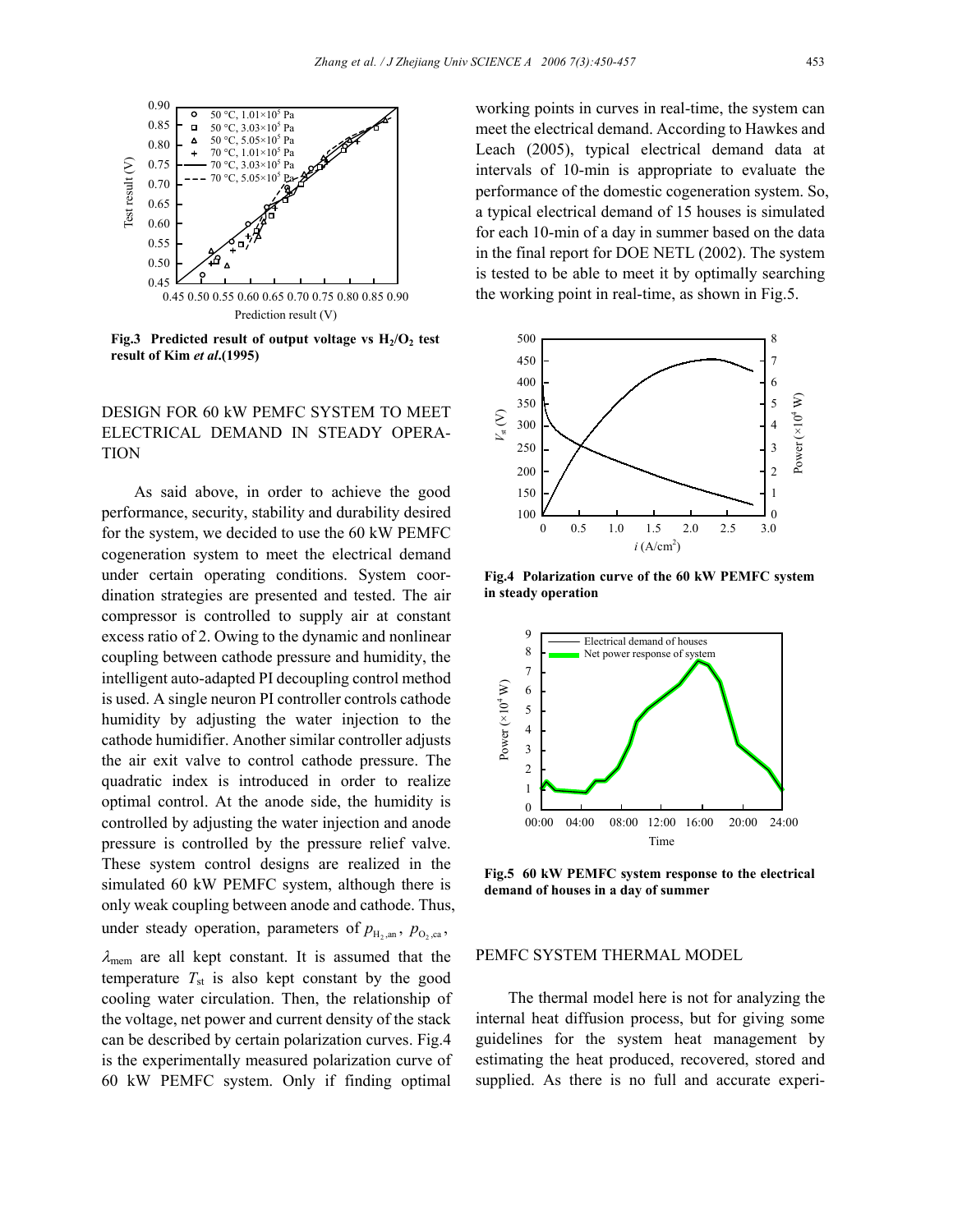mental results, the accuracy of thermal performance predictions are assessed by comparing estimates of two different models. Furthermore, use of two models together help provide better analysis of thermal performance.

#### **First thermal model**

One model is based on the simplified thermal model of PEFC system presented by Ferguson and Ugursal (2004). It includes two control volumes. The electrochemical and thermal processes occurring on the gas side of the stack are modelled in the first volume and the cooling water side of the stack heat exchanger is represented in another volume. The reaction occurring in the PEMFC stack is  $2H_2$ +  $O_2 \rightarrow 2H_2O$ . According to the Hess theory, the energy produced in the chemical reaction is quantified by the enthalpy change that occurs inside the stack:

$$
\Delta H_{\rm st} = (Nh)_{\rm H_2} + (Nh)_{\rm O_2} - (Nh)_{\rm H_2O},\tag{12}
$$

where the enthalpy of each matter can be evaluated using a relation in the form of *h*(*T*). The reactants and product are all at the stack temperature. Owing to the overall efficiency of the stack, the chemical energy released in the stack cannot be all converted to electric work  $P_{\text{st}}$ , but some is converted into heat  $Q_{\text{st}}$ . The heat must be extracted to ensure efficient operation. According to Ferguson, if a minimum temperature difference ∆*T*<sub>min</sub> exists between the cooling water and the stack, all heat available will be recovered by the cooling water. Thus the maximum amount of heat that can be transferred to the cooling water is decided by the minimum temperature difference ∆*T*<sub>min</sub>:

$$
Q_{\text{max}} = N_{\text{cw}} C_{\text{p}} \left( (T_{\text{st}} - \Delta T_{\text{min}}) - T_{\text{cw,in}} \right), \quad (13)
$$

where  $T_{\text{cw,in}}$  is the temperature of cooling water entering the stack. So, the heat recovered by the cooling water is limited by *Q*max. If the amount of heat available is more than the  $Q_{\text{max}}$ , the unrecovered surplus heat must be extracted using an auxiliary heat rejection system, i.e. *Q*extract=*Q*st−*Q*recovery. The heat recovery by the cooling water is a process of heat exchange from the stack to the water. The temperature change lead by this exchange is as follows:

$$
Q_{\text{recovery}} = N_{\text{cw}} C_{\text{p}} (T_{\text{cw,out}} - T_{\text{cw,in}}), \qquad (14)
$$

where  $T_{\text{cw,out}}$  is the temperature of cooling water exiting the stack.

#### **Second thermal model**

The second model is modified from the thermal model of SOFC system presented by Ferguson *et al*.(2003). The model includes three control volumes. The electrochemical reaction occurs in the first volume. In a real PEMFC stack, the heat produced is transferred directly from the stack to the cooling water, just as described in the first model. But, in this second model, the heat is assumed to be transferred to the product of the electrochemical reaction, raising its temperature. The first volume energy balance is as follows:

$$
(Nh)_{H_2}
$$
 +  $(Nh)_{O_2}$  +  $\phi_{chemical}$  =  $(Nh)_{H_2O,product}$  +  $P_{st}$  +  $Q_{loss}$ , (15)

where, the heat lost  $Q_{loss} = 0$  in the adiabatic condition, is the same as that in the first model.  $\phi_{\text{chemical}}$ represents the chemical energy supplied to the stack, and connected with the hydrogen entering the stack

$$
\phi_{\text{chemical}} = N_{\text{H}_2} \times HHV_{\text{H}_2} \,. \tag{16}
$$

It is assumed that reactants  $(H_2, O_2)$  temperature is equal to the stack temperature, but the temperature of the product  $(H<sub>2</sub>O)$  becomes higher than the stack temperature after absorbing the heat produced in the chemical reaction. In the second volume, the high temperature product is cooled to the stack temperature and the heat is transferred to the cooling water. Then the exhaust  $(H<sub>2</sub>O)$  exits the stack carried by the excess air. The process of the heat transferred is as follows:

$$
(Nh)_{\text{H}_2\text{O},\text{product}} = (Nh)_{\text{H}_2\text{O},\text{exhaust}} + Q_{\text{recovery}}\,,\tag{17}
$$

*Q*recovery is the heat transferred from the high temperature product to the cooling water. If the cooling water can recover all this heat, the energy balance can be kept and the stack can operate in the desired temperature. The third volume represents the water side of the heat exchanger. This energy balance is the same as that in the first model.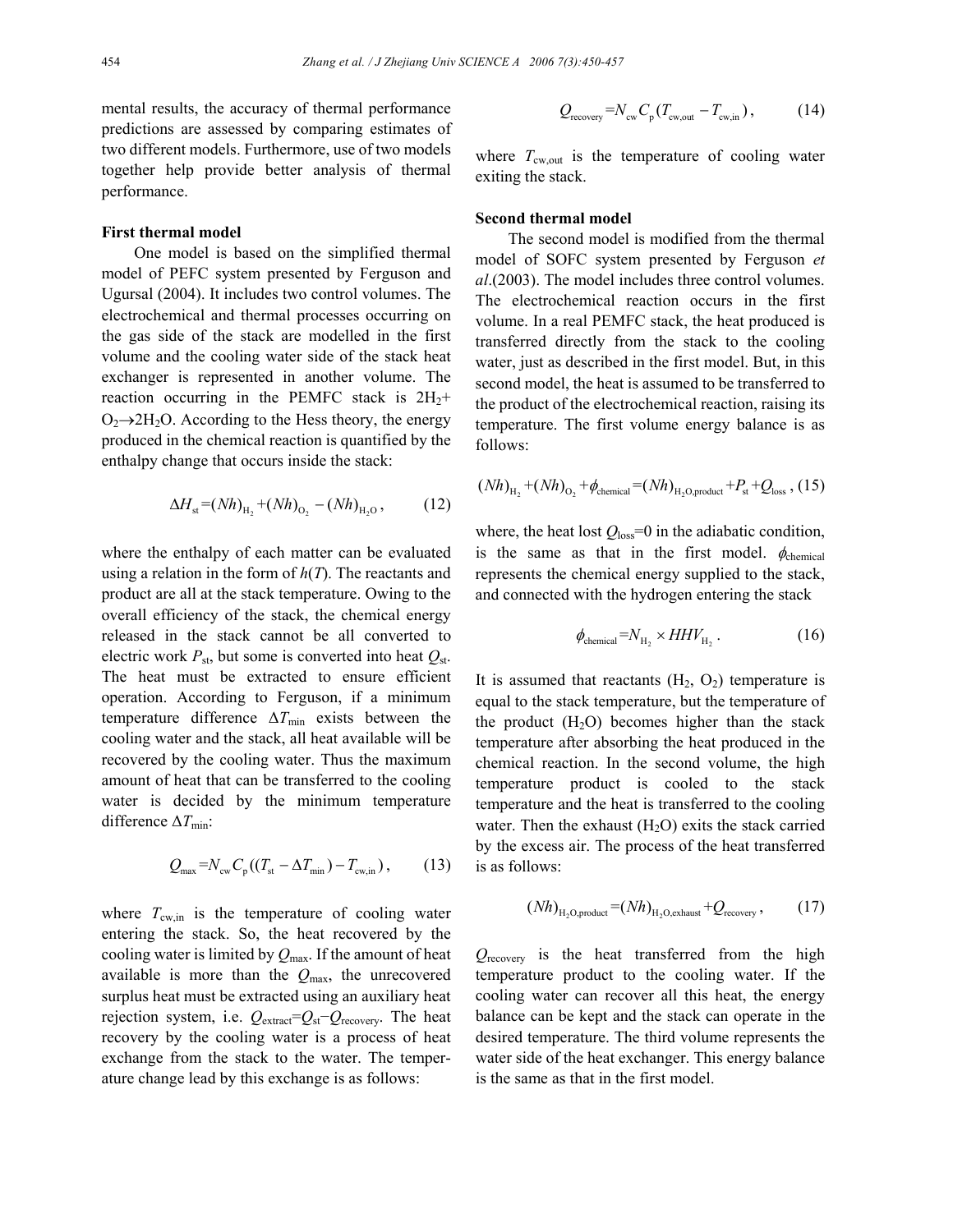#### **Model validation**

In the study, the thermal energy is estimated for the 60 kW PEMFC system on the basis of two thermal models. The system was controlled to meet the electrical demand and operate in the steady conditions. The  $\Delta T_{\text{min}}$  in the first model is determined as 9 °C from experience. Fig.6a shows the heat recovery predictions by the two models when the cooling water inlet temperature is 55 $\degree$ C and the flow rate is 555.56 mol/s. It can be seen that the models predictions agree very well. Thus, two models can be used together to predict the heat recovered. Then the heat-to-power ratio is in the range of one to two, which agrees with an actual PEMFC system.

# HEAT MANAGEMENT SYSTEM ANALYSIS AND DESIGN

Fig.6b shows the heat recovery predictions when the cooling water inlet temperature is increased to 65 °C. Predictions by two models are different. Because of the minimum temperature difference, the heat recovered by the cooling water in the first model is certain to be limited. But two models predict the same amount of heat recovery for all operating points at which the amount of heat available in the fuel cell is equal to or less than the maximum heat recovered. Comparing the results in Figs.6a and 6b, for the same flow rate, if the cooling water entered the stack with too high temperature, it cannot recover all the heat that should be recovered. Figs.6b and 6c show that for the same temperature, the cooling water can recover more heat by increasing flow rate through the stack. So, the heat recovered depends on the temperature and flow rate of the cooling water. In an actual system, the flow rate of the pump used to circulate the cooling water has a certain limitation on the flow rate. If the temperature of the cooling water is too high, the stack cannot be cooled enough only by cooling water. Conversely, the heat stored is not sufficient for houses. In this research, the temperature of the cooling water entering the stack is decided within the range of 55 °C to 65 °C and the temperature of the cooling water is increased 10 °C through the stack from experience. A pump adjusts the flow rate of the cooling water entering the stack to ensure efficient system operation.

The temperature of the cooling water entering



**Fig.6 Heat estimations of two thermal models for the system in steady operation.** (a)  $T_{\text{cwi}}=55 \text{ °C}$ ,  $N_{\text{cwi}}=555.56$ **mol/s; (b)** *T***cwi=65 °C,** *N***cw=555.56 mol/s; (c)** *T***cwi=65 °C,** *N***cw=2777.8 mol/s** 

the stack is the same as that inside the hot water tank. So the temperature is an important parameter for the tank, which must be controlled within the desired range. High temperature water enters the tank, and low temperature cooling water exits. Some cool city water is added when supplying certain heat to houses.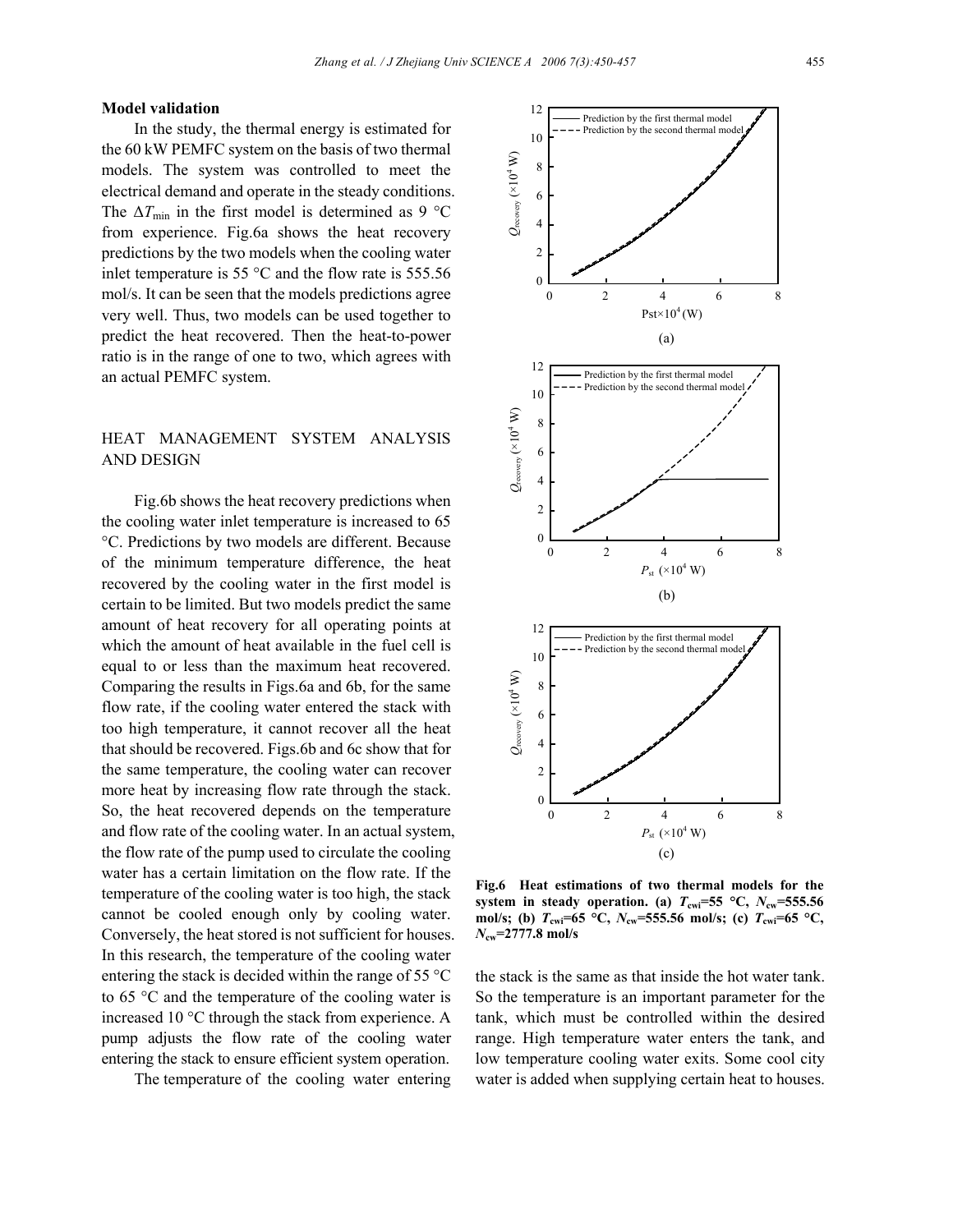And considering the heat loss from the high temperature tank to the environment, the temperature inside the tank is variable. To control the tank temperature, a gas burner and a safety valve are attached, which are turned on or off to maintain the tank temperature ideal, as presented by Ferguson *et al*.(2003) and Ferguson and Ugursal (2004). Certainly, the operation of the valve and the burner affect the total efficiency of the system. Thus, based on the thermal demand and the system performance, the tank should be designed to be able to not only store enough heat to meet the thermal demand but also make possible keeping the ideal temperature, without using other auxiliary components. In the research, the hot water tank is selected to be 1200 kg in mass, and the overall hot water tank heat loss coefficient is 15  $W$ <sup>o</sup>C.

# SYSTEM APPLICATION PERFORMANCE ANA-LYSES

Sixty kW PEMFC cogeneration system operates in response to the electrical demand. The electrical and the thermal demands of family houses change independently and widely for the different time, seasons and occupancy patterns. Figs.7a and 7b show typical energy demands of fifteen family houses in days of summer and winter at intervals of 10-min (DOE NETL, 2002; Gunes, 2001). In summer, the electrical demand is far more than the thermal demand owing to large power required for electric refrigeration. The required heating load is only some hot water. But in winter, more hot water and space heating are required, so the thermal demand is much larger than the electrical one. For 60 kW PEMFC cogeneration system, the power response is the net output power. The heat available is the sum of the heat stored in the tank and the heat captured from the air cooler. The hot water separated from the exhaust air is used to humidify reactants. Figs.7a and 7b show the results of electrical and thermal supplies of the system. It can be seen that, in summer, the heat recovered is much more than houses required. But in winter, the heat recovered only approximates the hot water demand and much less than the space heating requirement. Though, the heat estimations based on models are all theoretical values, which are upper



**Fig.7 Energy demands and response of 60 kW PEMFC cogeneration system in a day of summer (a) and of winter (b)**

range values essentially, they can help in evaluating the thermal behavior of the system. It is concluded that, in summer, some heat will be wasted. So, other thermal uses can be considered to decrease the waste of the heat and then increase the total efficiency of the system. In winter, the heat recovered is not enough to supply total thermal demand of houses. The hot water can be supplied by the system and the space heating requirement has to be met by other energy methods. Owing to the use of all energies, including the electrical and thermal energies, the cogeneration system has higher efficiency obviously. Therefore, the total efficiency of the system is also expressed in terms of the higher heating value of hydrogen:

$$
\eta_{\text{system}} = \frac{P_{\text{net}} + Q_{\text{available}}}{N_{\text{H}_2} M_{\text{H}_2} H H V_{\text{H}_2}},\tag{18}
$$

where *Q*available is the heat available from the system.